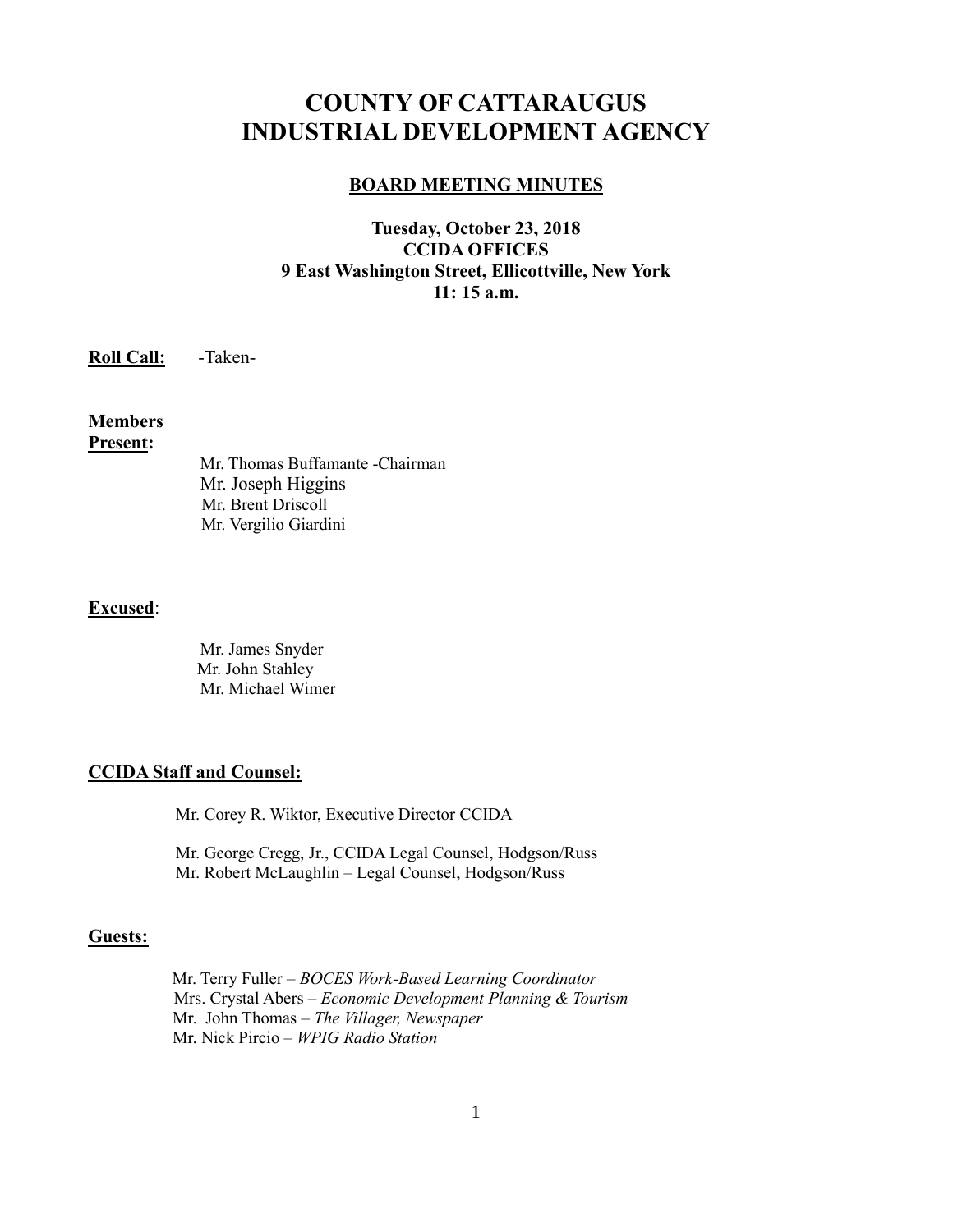Chairman, Thomas Buffamante called the meeting to order at 11:20 a.m.

A roll call of the Board of Directors of the CCIDA was taken; Mr. Buffamante, Mr. Higgins, Mr. Driscoll, Mr. Giardini were present. Mr. Snyder, Mr. Stahley, and Mr. Wimer were excused.

Mr. Wiktor reported to the CCIDA Board that our newest CCIDA Board Member, Mr. John Stahley was appointed to the CCIDA/CCCRC Board on October 10, 2018 to replace Mr. Greg Fitzpatrick. Mr. Stahley is the North American Plant Manager of Dresser/Siemens and is in charge of Olean, Painted Post, and Houston. Mr. Stahley resides locally in Randolph, NY and works in Olean, New York. Mr. Wiktor said that this is the first time that we have had a Board Member from Dresser which is one of the largest private employers in Cattaraugus County. Mr. Wiktor stated that Mr. Stahley regrettably was unable to attend his first meeting however, he plans to attend as many meetings as possible in the future. The entire CCIDA Board and Staff welcomes Mr. Stahley aboard.

#### **APPROVAL OF MINUTES**:

**A Motion** was made by Vergilio Giardini with a second by Brent Driscoll to accept the September 11, 2018 CCIDA Board Meeting Minutes as presented to the CCIDA Board. **Motion Carried**

#### **\*Presentation by Cattaraugus-Allegany BOCES:**

Mr. Wiktor introduced Mr. Terry Fuller, Work Based Learning Coordinator at Cattaraugus-Allegany BOCES. Mr. Fuller gave a general overview of the variety of programs and classes that are currently available through the Cattaraugus-Allegany BOCES and discussed the vocational need and demand by area employers.

Mr. Fuller stated that he works out of Ellicottville and Olean BOCES centers. His main goal is to meet with businesses within Cattaraugus County to see what their greatest needs are and to set up internships within their Companies. This is a win win situation for the Businesses, BOCES Career Centers and the students. These internships get the students out of the classrooms and into the working environment to see where their interests are and if this is a career they would continue to pursue. These internships also bring into their Company a potential full-time employee. The businesses have been very receptive to the internships as a potential new hire tool in our area. Several articles as of late have been mentioning the need for work force/employees in our geographical area. Mr. Fuller stated that he has met with the Ellicottville Chamber of Commerce and the Olean Chamber of Commerce to get the word out that the BOCES programs are another avenue/tool or pipe line to the businesses in the area. Mr. Fuller stated that he has currently placed six (6) BOCES students with area businesses for internships and is working on placing additional students for apprentices/internships in the near future.

Mr. Fuller stated that last year they placed 127 students into internships out of 450 possible students. Mr. Fuller stated that this program is only scratching the surface of the employment needs in our area. This program is a wonderful pipeline opportunity for the businesses in our area the word just needs to be spread to all businesses.

Mr. Fuller mentioned that in the past the push has been in the education department that everyone needs to plan on attending a four (4) year college. Things have drastically changed and the push is to get students in their junior/senior year that are not planning on attending school to proceed with an internship/apprenticeship to see where their interests may be in the work force. Mr. Fuller stated that most all of the businesses in our area are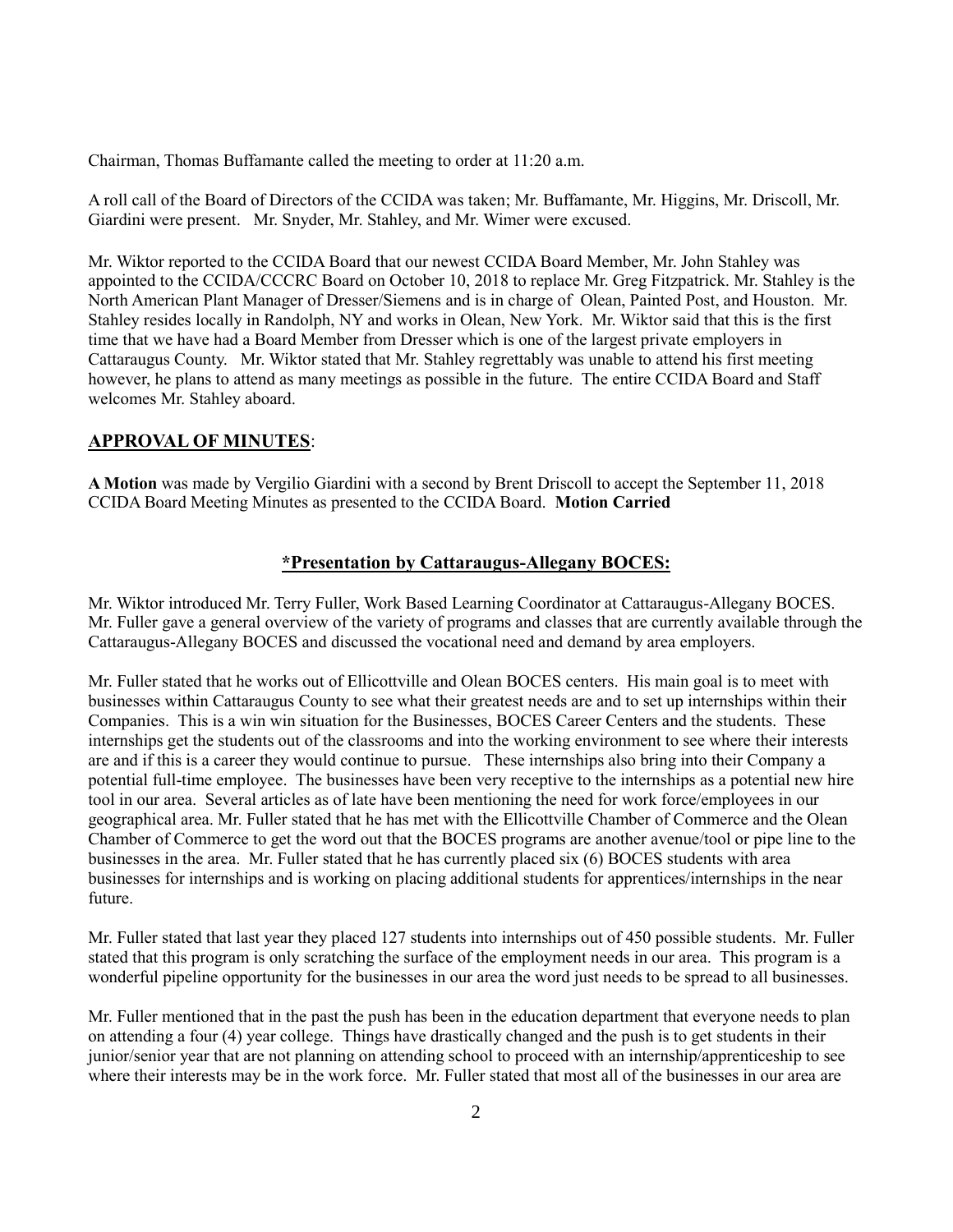looking for workers and having a difficult time hiring workers or keeping workers.

One issue that Mr. Fuller mentioned is the Workers Compensation coverage, most of the interns depending on how involved they will be in the business, must be covered on the businesses Workers Compensation policy.

Mr. Buffamante mentioned that maybe NY State working with the insurance fund could cover the cost of Workers Compensation insurance on 14-18-year old's that are working as apprentices or with internships.

Mr. Fuller stated that BOCES Center is working on the soft skills such as showing up for work on time, being able to follow basic instructions, dressing for the job, showing up early and ready for work. Mr. Fuller is asking can the County get involved to ear mark some money for this program and possibility give funds back to employers that are willing to bring in students for apprenticeships/internships.

Crystal Abers suggested setting up a meeting with Jeff Belt to discuss this program and to see what the New York State may have to offer in regards to this type of program. Crystal Abers also suggested that maybe the Department of Labor could also help to set up a program for interns/apprentices for area employers.

Mr. Wiktor mentioned two (2) articles that were relevant to the conversation in regards to work force. Both of these articles were included in your packets. The first article by Buffalo Niagara Partnership "*A look into the future of workforce development in WNY".* Mr. Wiktor advised the CCIDA Board that himself, Mr. Buffamante, and Mr. Fuller attended an informational meeting and tour of the new Northland Training Center in Buffalo on Tuesday, October 2<sup>nd</sup>. This was a very impressive training center which plans to start their first classes in September 2019. This training center is a 35-acre site with 250,000 sq. feet of newly renovated training and classroom space.

The second article was in the Olean Times Herald on October 13, 2018 "*Annual Manufacturing Day emphasizes local career pipeline".* This article highlights the annual manufacturing day in the County with planned tours and student engagement to get high schoolers interested in a career in manufacturing.

#### **\*Resolutions from a Prior Application/Project that is in Process\***

**-West Valley Solar, LLC –** West Valley Solar, LLC applied to the CCIDA at its September 11, 2018, Board of Directors Meeting regarding their proposed project. A Public Hearing was held at the Ashford Community Center on Tuesday, October 9, 2018 at 9:00 a.m. For the official record, three (3) people attended the hearing: Ashford Town Supervisor, Mr. Charlie Davis, Paul Cuzen, and Michael Rauch of BQ Energy (Project Developer) all comments were positive and supporting of the proposed project. In addition, the IDA did not receive any comments prior to or after the Public Hearing. The total project cost/investment of \$20,187,500 is proposed on the land in the West Valley Nuclear site. Homeowners who sign up for this savings would see approximately 30% off their monthly bills. BQ Energy plans to have two (2) informational meetings at the West Valley Community Center to answer questions or concerns consumers may have.

Mr. Wiktor did discuss with the CCIDA Board that the tax credits being offered for the solar energy projects are only guaranteed through 2020. The solar companies are taking a big risk that the credits will still be available to them after 2020. These projects are not totally paid for by New York State, the developer is still investing \$16M to complete this project. Mr. Falsetti has been in contact with Mr. Wiktor and they are planning to start construction in early spring at the West Valley site.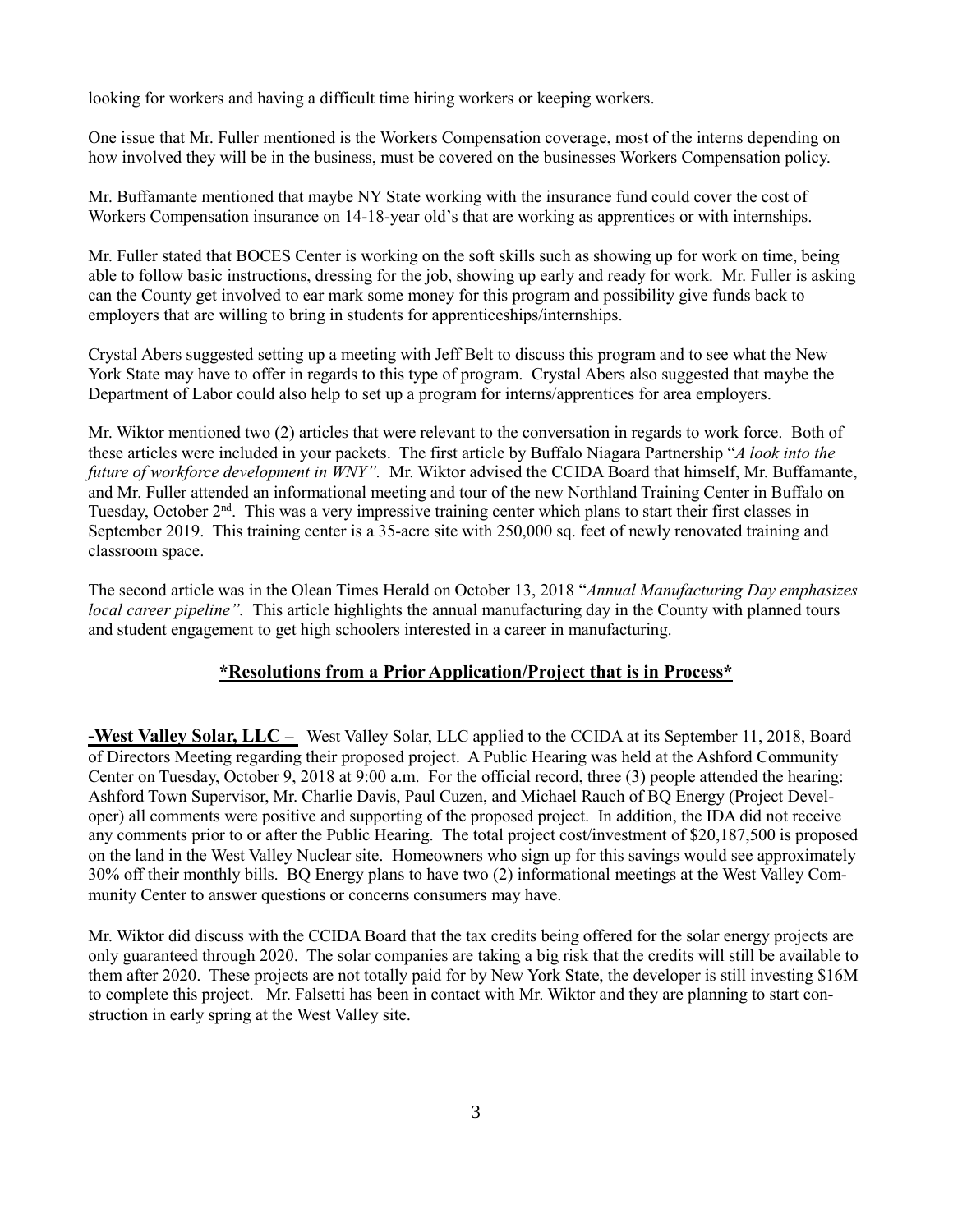## **RESOLUTIONS:**

**A Motion** was made by Joseph Higgins, seconded by Brent Driscoll, **RESOLUTION AUTHORIZING EXE-CUTION OF DOCUMENTS IN CONNECTION WITH A LEASE/LEASEBACK TRANSACTION FOR A PROJECT FOR WEST VALLEY SOLAR LLC (THE "COMPANY")**, A Roll Call vote was taken with, Mr. Higgins, Mr. Buffamante, Mr. Driscoll, and Mr. Giardini voting yes. **Motion Carried.** Mr. Wimer, Mr. Snyder, and Mr. Stahley were excused **Motion Carried**

# **\*CCIDA Active Project Update:**

# **Win Sum Ski Corp. – Summer/Fall: 2018 Project**

Holiday Valley, New York State's most visited winter resort is planning a \$3.2 million upgrade this year. According to Dennis Eshbaugh, President, "As an independent resort we are very proud of what we have been able to accomplish in their 61year history. Together with this year's projects we have reinvested over \$130 million in the resort over the past 25 years. What this means is better experiences for our visitors throughout the year."

Highlights include expanded automated snowmaking, a new groomer, a conveyor lift on Slippery Streets, slope work including several "tree trails" for kids and a new shuttle van. Summer projects at Sky High Adventure Park include a Tarzan swing on Riptide in the Aerial Park, and creation of the Happy Holiday Gem Mining Company.

\$250,000 is dedicated to automated snowmaking improvements. Holiday Valley began installing HKD Klix automated snowmaking in 2011 and has been expanding the system each year. Holiday Valley has the largest and most powerful HKD automated snowmaking system on the East Coast. Automation has the advantage of quick startups and shut downs, so even if favorable snowmaking temperatures exist for just a couple of hours, the system can make snow efficiently. The Klix system also has weather stations that monitor temperature and humidity so the guns can automatically and individually adjust to changes. The result is a better quantity and quality of snow made with less energy.

The grooming crew will add a new Piston Bully 100 grooming machine to their fleet of 6 Piston Bully 600's. This machine has a smaller blade and tiller for shaping and maintaining terrain park features and other areas that require finer work including shaped snow learning terrain for beginners. The new groomer will also have an attachment for setting one or two cross country tracks on the resort's 15 km of cross-country trails.

Slippery Streets is an integral part of Holiday Valley's beginner's terrain and is currently serviced by a handle tow. A new conveyor lift (moving sidewalk) will replace the handle tow and will make the trip up the hill much easier and enjoyable for beginners, especially snowboarders.

The Holiday Valley Mountain Crew will be cleaning out downed trees and branches in the woods between the slopes this summer to increase the area available for woods skiing and riding. Improvements were also made to the Sky-High Adventure Park. **The total investment this Summer at the Resort is just over: \$3,200,000.00**

Mr. Wiktor stated that this summer project at Holiday Valley has been a tremendous project for summer employment of local contractors. Mr. Wiktor also mentioned that the \$3.2M investment is 60% completed with most of the vendors/contractors being within three zip codes of Ellicottville, NY.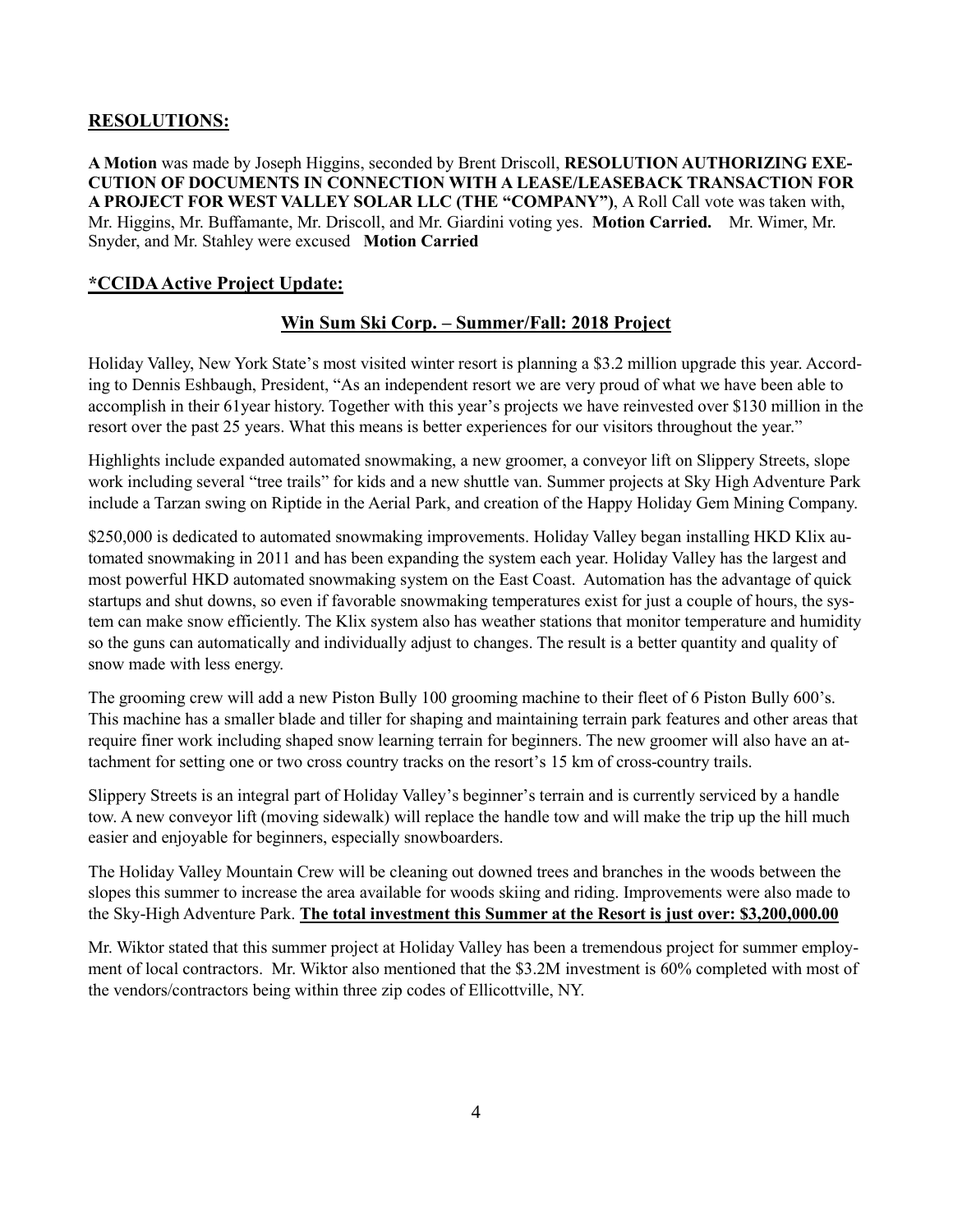## **ELECTION OF OFFICERS: 2018 – COUNTY OF CATTARAUGUS INDUSTRIAL DEVELOPMENT AGENCY**

| <b>Chairman:</b>                  | <b>Mr. Thomas Buffamante</b> |
|-----------------------------------|------------------------------|
| <b>First Vice Chairman:</b>       | Mr. Joseph Higgins           |
| <b>Second Vice Chairman:</b>      | Mr. James (Joe) Snyder       |
| Secretary:                        | Mr. Michael Wimer            |
| <b>First Assistant Secretary:</b> | Mr. James (Joe) Snyder       |
| Treasurer:                        | <b>Mr. Brent Driscoll</b>    |
| Director:                         | Mr. Dick Giardini            |
| Director:                         | Mr. John Stahley             |

#### **Audit Committee Members of the CCIDA:**

| <i>Chairman:</i> | <b>Mr. Thomas Buffamante</b> |
|------------------|------------------------------|
| Member:          | <b>Mr. Brent Driscoll</b>    |
| Member:          | Mr. Michael Wimer            |

#### **Governance Committee Members of the CCIDA:**

| <i>Chairperson:</i> | Mr. Joseph Higgins       |
|---------------------|--------------------------|
| Member:             | Mr. James Snyder         |
| Member:             | <b>Mr. Dick Giardini</b> |
| Member:             | Mr. John Stahley         |

#### **Finance Committee: Revenue Bond Issuances**

| <i>Chairperson:</i> | <b>Mr. Brent Driscoll</b>    |
|---------------------|------------------------------|
| Member:             | <b>Mr. Thomas Buffamante</b> |
| Member:             | <b>Mr. Michael Wimer</b>     |

**A Motion** was made by Mr. Driscoll to accept the slate of officers for the County of Cattaraugus Industrial Development Agency as proposed, seconded by Mr. Giardini. All Board Members were in favor. Mr. Wimer, Mr. Snyder, and Mr. Stahley were excused. **Motion-Carried**

**A Motion** was made by Mr. Driscoll, seconded by Mr. Buffamante to accept the **2019 CCIDA Meeting Schedule** as presented. All Board Members were in favor. Mr. Wimer, Mr. Snyder, and Mr. Stahley were excused. **Motion-Carried**

#### **FINANCIAL REPORT:**

A Motion was made by Joseph Higgins, seconded by Brent Driscoll to approve the Financial Reports for **September 2018** as prepared - **Motion Carried**

#### ✓ **September Income: \$2,250.00**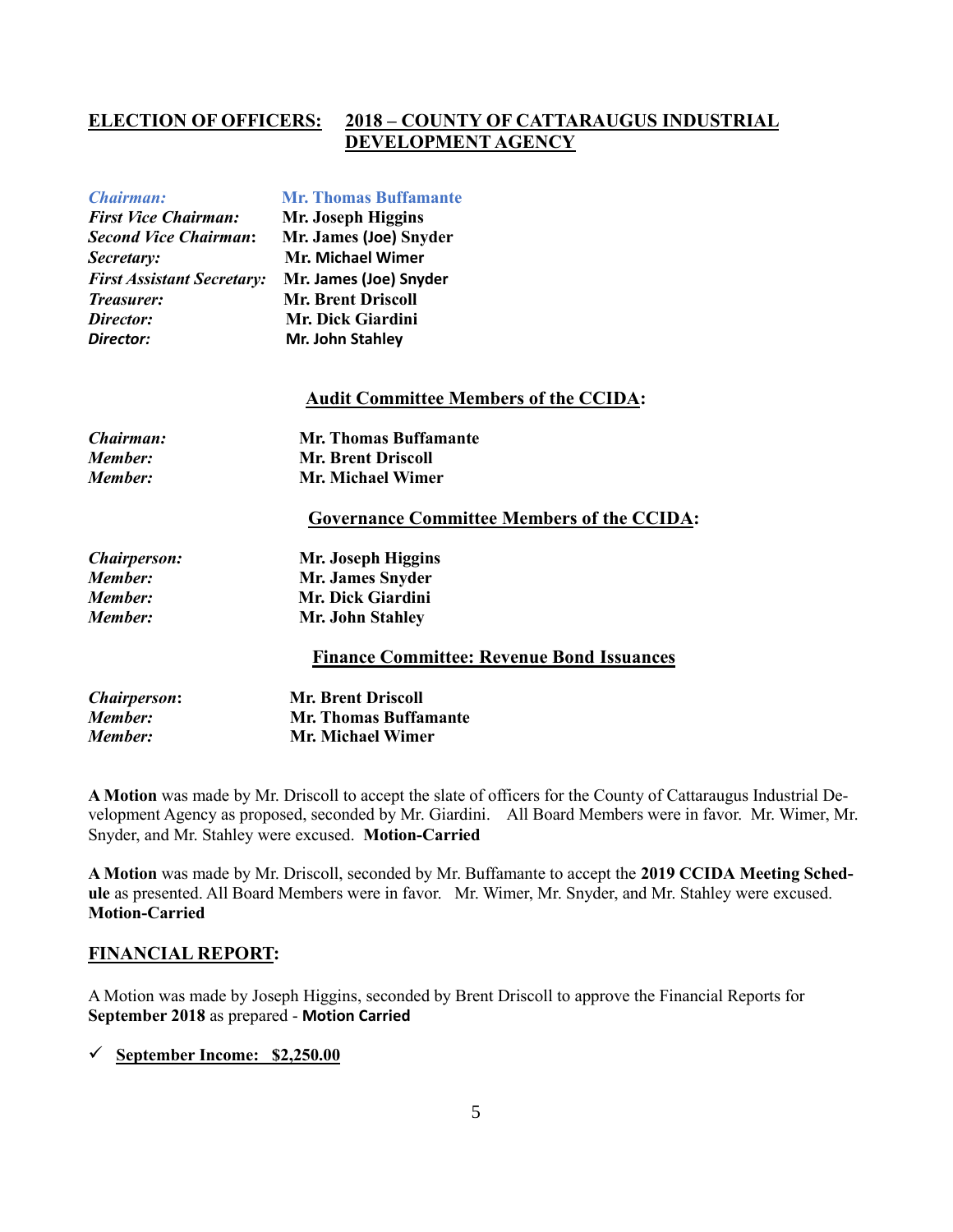*-*HoliMont Inc. - \$750.00 – Application Fee -JSF Energy, LLC - \$1,500.00 – Application Fee – West Valley Solar LLC

#### **Proposed 2018 CCIDA Operating Budget:**

Mr. Buffamante suggested that we increase the interest on accounts amount from \$150.00 to \$5,000.00. It was also suggested that the Apps. /Fees should be increased from \$295,700 to \$300,000. Mr. Buffamante also requested that the wages and fringe amounts be changed to \$150,000 and \$70,000 respectively. Mr. Wiktor advised the Board that any adjustments to the 2019 Budget can be completed in June/July when the Budget is reviewed.

**A motion** was made by Mr. Driscoll to accept the budget with changes be sent to the Cattaraugus County Treasurer and also posted to the Authority Budget Office website before October 30, 2018, seconded by Mr. Higgins. All Board Members were in favor. Mr. Wimer, Mr. Snyder, and Mr. Stahley were excused. **Motion-Carried**

#### **Additional Information:**

Mr. Wiktor mentioned that HoliMont's 2018 Application should close with the IDA in the month of November.

Brent Driscoll inquired about the dollar amount that we are carrying in our checking account. Mr. Wiktor advised Mr. Driscoll that he would setup a Finance Committee meeting and discuss putting monies into other investments and report back to the CCIDA Board in December.

#### **\*Executive Directors Report:**

#### **-Internal (IDA Meetings/Discussions):**

- $\checkmark$  Met with a local (WNY) Developer who is looking at possibly constructing a "tourism destination" project in the Ellicottville area. The project is in the early stages and the developer will meet with us again in November.
- $\checkmark$  Lancaster IDA Event: A Regional WNY IDA event was held in Lancaster to discuss area projects, trends, legislative topics etc. A very nice event amongst our cohorts and the issues that we often face together.
- $\checkmark$  Met with a representative of Invergy. They wanted to give us an update in regards to the proposed Alle-Catt Wind Project.
- ✓ Invest Buffalo Niagara Board Annual meeting.
- $\checkmark$  Attended the Sept. and Oct. Economic Development Team meetings in Little Valley.
- $\checkmark$  Presented to Leadership Cattaraugus class on economic development and manufacturing updates within the County.
- $\checkmark$  Attended the Cattaraugus County BDC Board meetings in Sept. and Oct.
- ✓ Attended the WRC Board meeting at ECIDA. At this meeting we did approve a loan for a Cattaraugus County Manufacturer.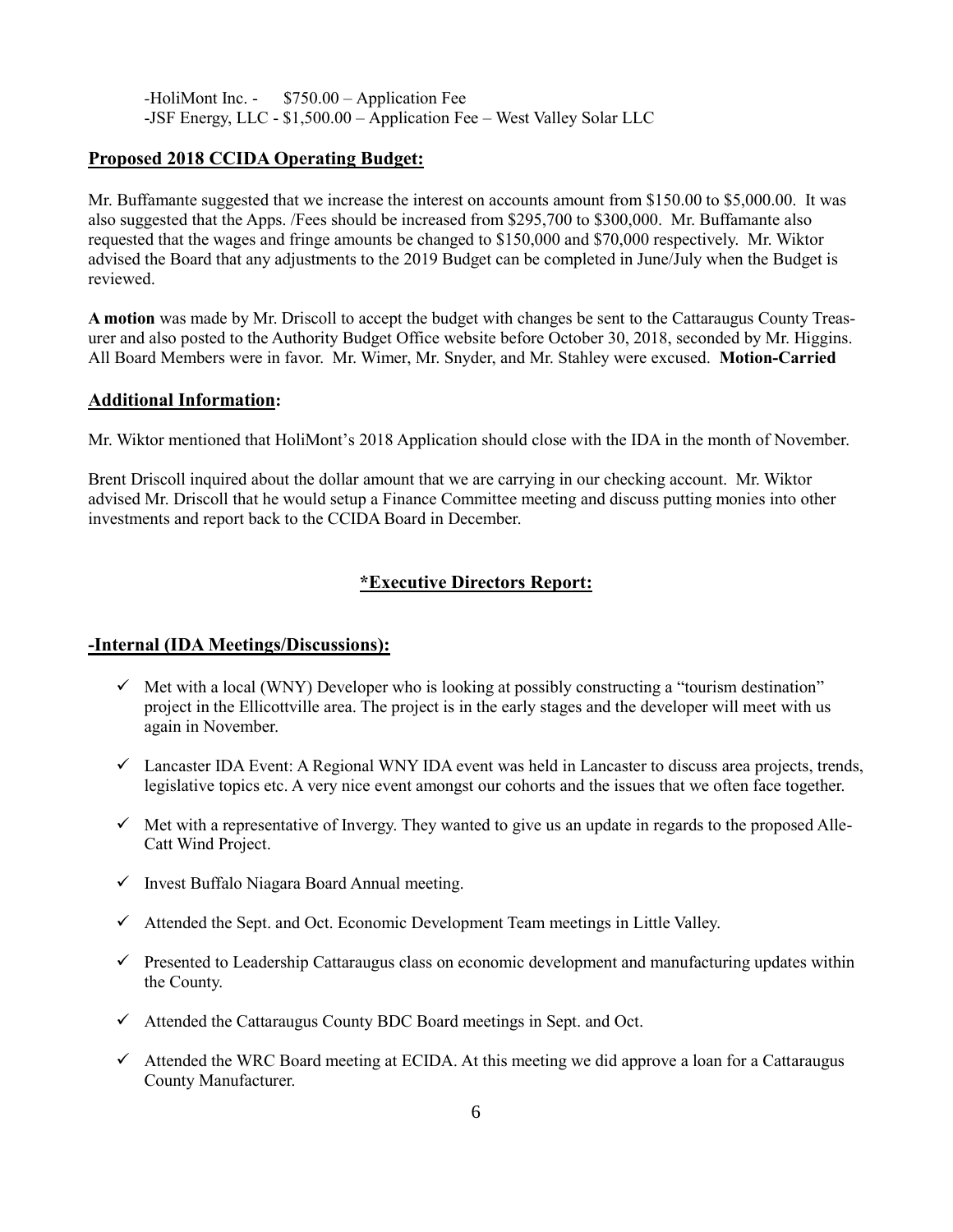- ✓ Attended the Job Fair that we put on as a Team. Crystal Abers office of Economic Development, Planning and Tourism spearheaded this event. Crystal's department did the mailings, worked with the Department of Labor, and signed several prospective employers in our area. The event ran from 8:00 am to 11:00 am at the Ellicottville Town Center. There were roughly 15 employers there looking to fill job openings. Roughly 50-60 potential job applicants attended the event. This was the first event of its kind put on by the Team and everyone felt this went fairly well. There was a continuous flow of people coming in to fill out applications and a few interviews were done on site.
- ✓ Met with a local manufacturer who is considering buying/leasing a building in the northern part of the County and discussed ways the IDA could help.
- $\checkmark$  Met with a local Town Supervisor in regards to a possible solar project within his Town and how the IDA could play a role, if asked and supported.
- $\checkmark$  Attended CArES, Inc. Board meeting.
- $\checkmark$  Met with Mike John for a meeting and update of how things are going for his business.
- $\checkmark$  Met with Halley Kottwitz in regards to some IDA Marketing collateral. We have received the first draft. Looks nice!
- $\checkmark$  Met with a local beverage manufacturer to see how his business and project with the IDA were coming along.
- $\checkmark$  Met with Tom Buffamante and attended the open house at the Northland Training center in Buffalo. An excellent presentation and tour of their new facility and how it can help Cattaraugus County residents and businesses. Much more to follow.
- $\checkmark$  Met with Local 17 Operating Engineer's to discuss area projects and developments within the County.
- $\checkmark$  Met with NYS DOT in regards to some property that the State needs to lease for bridgework that they will be completing in Waterboro next summer.
- ✓ Had a meeting with a solar company who is discussing and currently planning on constructing a project within the County.
- $\checkmark$  Met with a local developer who is considering an Adaptive Reuse project.
- ✓ Met with Gary Abraham and Ginger Schroder and a few residents of Freedom and Farmersville in regards the proposed Alle-Catt wind project. Spent a great deal of time listening to them and getting their thoughts and ideas in regards to this proposed project. I appreciated all of their time and comments.
- $\checkmark$  Presented to the Olean Rotary Group on updates on economic development and a general overview of the CCIDA.
- ✓ Hosted a train ride on the NY & LE Railroad for our economic development team. We cannot thank the Dingman's and Steve Patterson enough for what they did for us and the tour they put on for us. It was excellent! Mr. Wiktor also mentioned that if you see Mr. Dingman tonight congratulate him on running the train line for 40 years in October. We believe that it is Mr. Dingmans love of trains that has kept this going for so long. Mr. Dingman continues to do very well with his Christmas train rides and mystery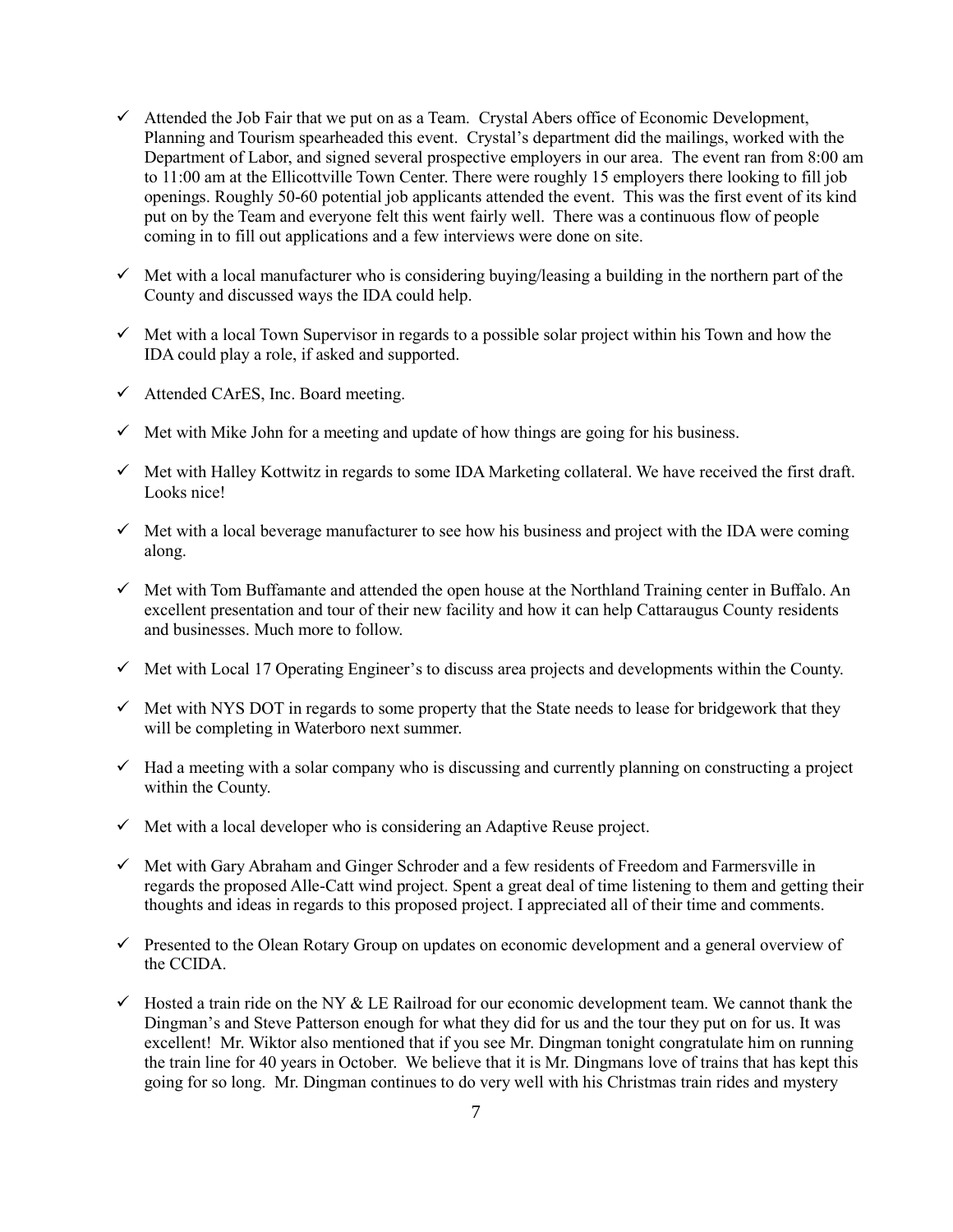dinner train rides and is working to increase his tourism business. Mr. Dingman is a; currently working on a potential business of hauling waste water from Pennsylvania to Buffalo/Niagara Falls to be reprocessed.

- $\checkmark$  Attended the Can-Am Council Meeting in Buffalo.
- $\checkmark$  Attended the STERRA Railroad meeting with Bob Dingman and many others to present an update on the Railroad feasibility study/plan that was approved last year in regards to the possible project of connecting the rail from Buffalo to Jamestown. *(Executive summary of plan will be passed out at the meeting).*
- $\checkmark$  Met with a developer looking at a fairly extensive project in the County.
- $\checkmark$  Continuing to meet and discuss with some local employers in regards to possible expansions and investments at their plants over the next several months. Fingers crossed that some of these proposed projects come to fruition.

# **-External (Points of Interest relating to the CCIDA):**

- $\checkmark$  Mr. Jack Whipple will be the recipient of the prestigious L.O.U.I.E. Award given at the Great Olean Area Chamber of Commerce Annual Dinner Celebration to be held on Thursday, November 1, 2018. If any Board Member would like to attend please let us know and we will purchase a ticket for you.
- ✓ **Buffalo News Article:** *"Report urges more incentives for industrial development, housing".* An interesting article in regards to IDA incentives for housing and spec type projects. A real need in regards to area's building stock. This need is not only in Cattaraugus County but also in Erie County and surrounding areas.
- ✓ **Buffalo News Article:** "*Now hiring: Buffalo Niagara job market keeps growing."* This article states that the local job growth remained robust during August, continued good news for the WNY economy as a whole.
- ✓ **NYS Department of Labor Report:** Mr. John Slenker (NYSDOL) supplied his yearly report from the NYS Department of Labor on Cattaraugus County. This report highlights the various employment sectors, job numbers and trends.
- ✓ **Labor Statistics for the Western New York Region:** Prepared by the NYS Department of Labor, just updating various labor statistics for WNY and Cattaraugus County. Yearly update for the Board.
- ✓ **Unemployment Rates by County:**Unemployment Rates by County, New York State, August 2018. Recent update on the unemployment here in the County.
- ✓ **Buffalo News Article:** "*It's hard to hire: Local unemployment remains at 18-year low".* Another article on the topic and issue at hand, of workforce development and the need for qualified and competent people "human capital".
- ✓ **HoliMont Inc.:** HoliMont is proud of retired General Manager, David Riley on his induction to the SANY Hall of Fame. This is a truly deserved honor and testament to Dave's Leadership and commitment to the ski industry in New York State. The IDA is very proud of Dave and his achievement.
- ✓ **Buffalo Business First Article:** "*Talent war: Buffalo trying to catch up in competition for skilled workforce."*
- ✓ **Allegheny River Trail is 20 Years Old!** A great milestone has been achieved! Congratulations to Mr. Higgin's and to all of the volunteers and funders that have made this project become a reality and cog in the fabric of the Allegany/Olean region! Mr. Higgins and his wife Cecile are still very involved in the upkeep of the trail and use this trail on a daily basis.
- ✓ **Billings Sheet Metal Inc.:** September 2018 Monthly Market Bulletin from Billings Sheet Metal Inc.